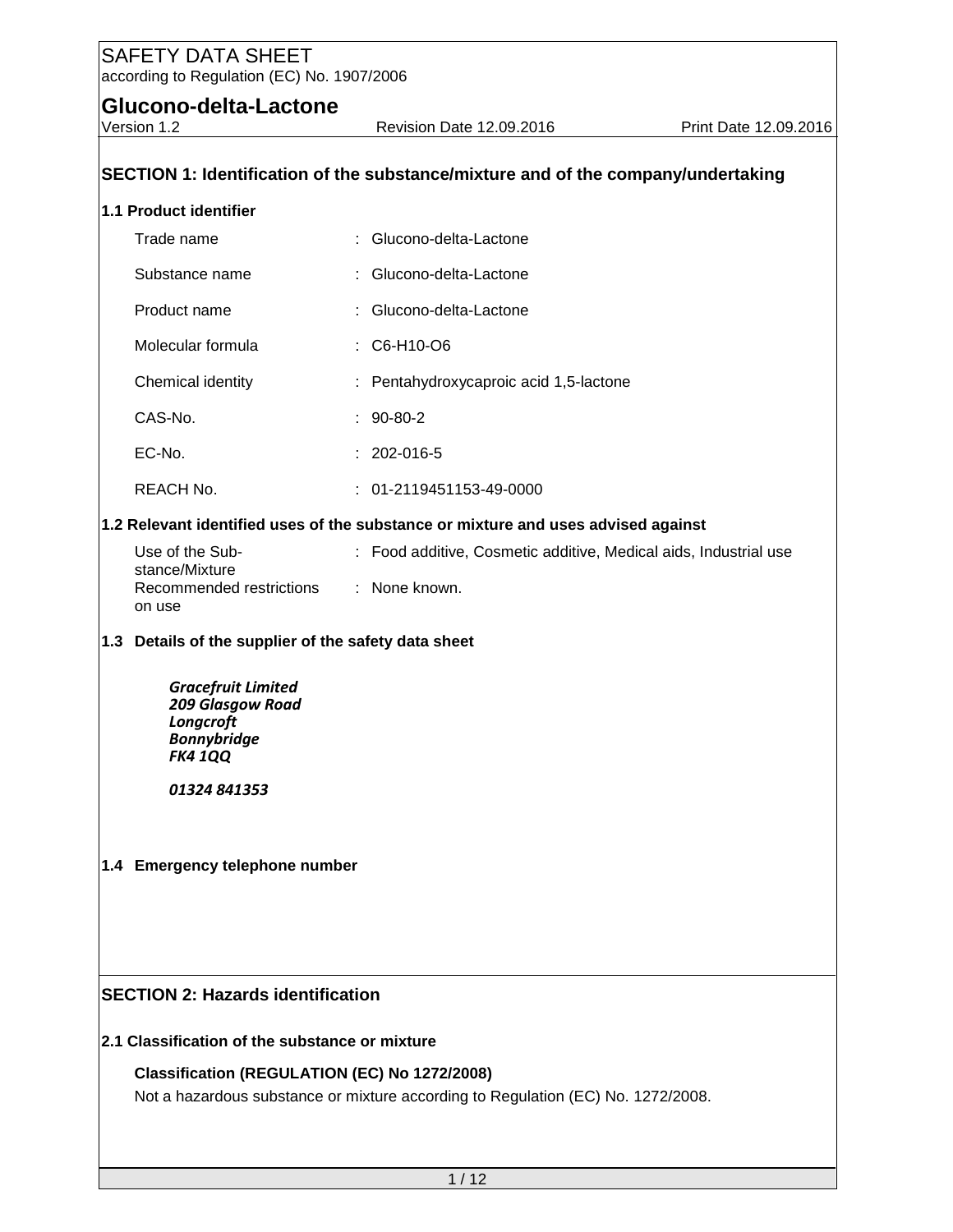| <b>SAFETY DATA SHEET</b><br>according to Regulation (EC) No. 1907/2006         |  |                                                                                                                 |                       |  |
|--------------------------------------------------------------------------------|--|-----------------------------------------------------------------------------------------------------------------|-----------------------|--|
| Glucono-delta-Lactone                                                          |  |                                                                                                                 |                       |  |
| Version 1.2                                                                    |  | Revision Date 12.09.2016                                                                                        | Print Date 12.09.2016 |  |
| 2.2 Label elements                                                             |  |                                                                                                                 |                       |  |
|                                                                                |  | Labelling (REGULATION (EC) No 1272/2008)                                                                        |                       |  |
|                                                                                |  | Not a hazardous substance or mixture according to Regulation (EC) No. 1272/2008.                                |                       |  |
| 2.3 Other hazards                                                              |  |                                                                                                                 |                       |  |
|                                                                                |  | This substance is not considered to be persistent, bioaccumulating and toxic (PBT).                             |                       |  |
|                                                                                |  |                                                                                                                 |                       |  |
| 3.1 Substances                                                                 |  | <b>SECTION 3: Composition/information on ingredients</b>                                                        |                       |  |
| Chemical nature                                                                |  | : Substance                                                                                                     |                       |  |
|                                                                                |  |                                                                                                                 |                       |  |
| Chemical name                                                                  |  | CAS-No.                                                                                                         |                       |  |
| Non-hazardous ingredients :                                                    |  | EC-No.                                                                                                          | Concentration [%]     |  |
| Glucono-delta-lactone                                                          |  | 90-80-2                                                                                                         | 100                   |  |
|                                                                                |  | 202-016-5                                                                                                       |                       |  |
|                                                                                |  |                                                                                                                 |                       |  |
| <b>SECTION 4: First aid measures</b>                                           |  |                                                                                                                 |                       |  |
| 4.1 Description of first aid measures                                          |  |                                                                                                                 |                       |  |
| General advice                                                                 |  | : Get medical advice/ attention if you feel unwell.<br>Show this safety data sheet to the doctor in attendance. |                       |  |
| If inhaled                                                                     |  | : If breathed in, move person into fresh air.                                                                   |                       |  |
| In case of skin contact                                                        |  | : Wash off with soap and water.                                                                                 |                       |  |
| In case of eye contact                                                         |  | : If easy to do, remove contact lens, if worn.                                                                  |                       |  |
|                                                                                |  | Immediately flush eye(s) with plenty of water.                                                                  |                       |  |
| If swallowed                                                                   |  | : Clean mouth with water and drink afterwards plenty of water.                                                  |                       |  |
|                                                                                |  | 4.2 Most important symptoms and effects, both acute and delayed                                                 |                       |  |
| Symptoms                                                                       |  | : No information available.                                                                                     |                       |  |
| <b>Risks</b>                                                                   |  | : None known.                                                                                                   |                       |  |
| 4.3 Indication of any immediate medical attention and special treatment needed |  |                                                                                                                 |                       |  |
| Treatment                                                                      |  | : Treat symptomatically.                                                                                        |                       |  |
| <b>SECTION 5: Firefighting measures</b>                                        |  |                                                                                                                 |                       |  |
| 5.1 Extinguishing media                                                        |  |                                                                                                                 |                       |  |
| Suitable extinguishing media                                                   |  | : Water                                                                                                         |                       |  |
|                                                                                |  | Water spray                                                                                                     |                       |  |
|                                                                                |  | 2/12                                                                                                            |                       |  |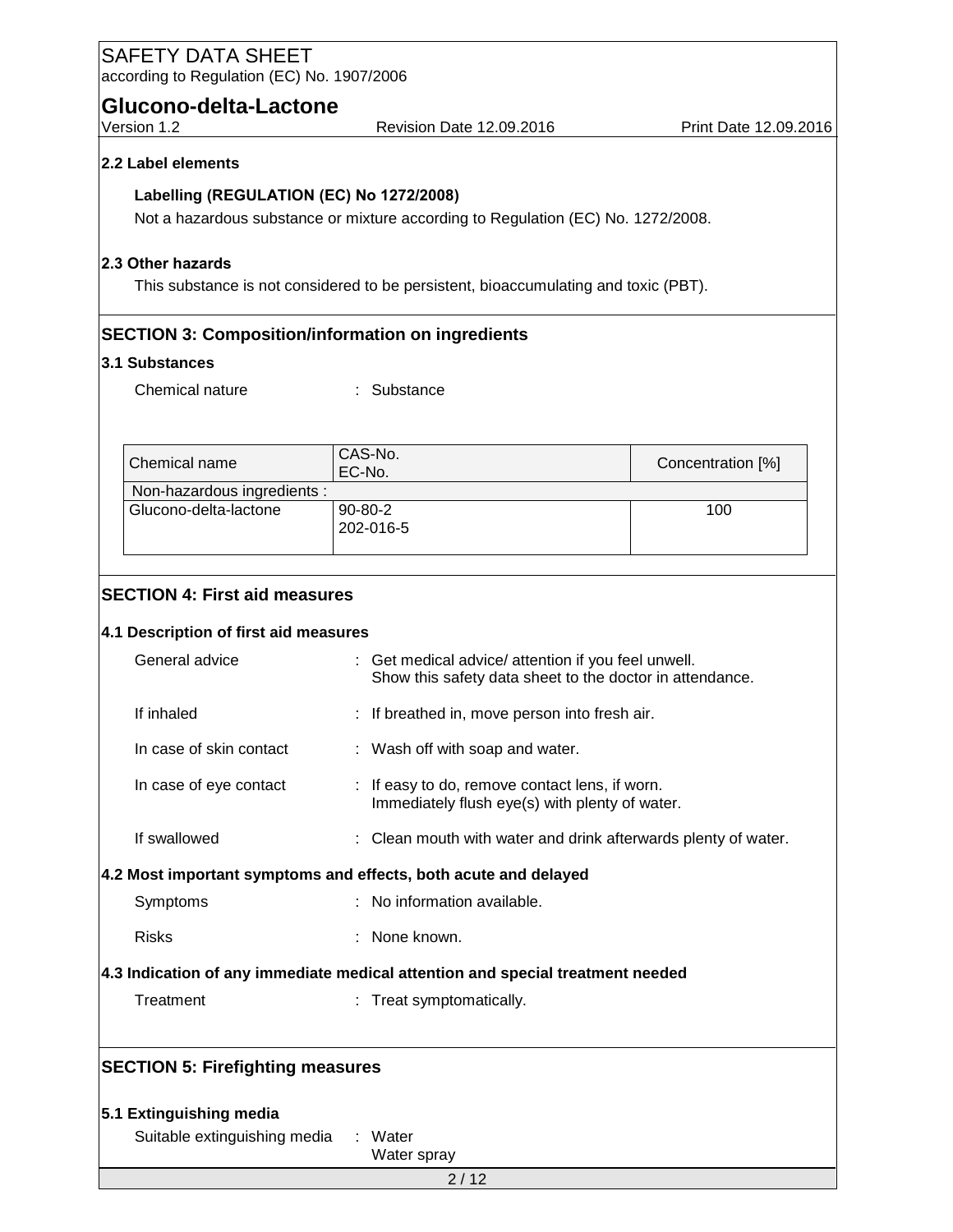# SAFETY DATA SHEET according to Regulation (EC) No. 1907/2006 **Glucono-delta-Lactone** Version 1.2 Revision Date 12.09.2016 Print Date 12.09.2016 Dry chemical Foam Carbon dioxide (CO2) Unsuitable extinguishing media : High volume water jet **5.2 Special hazards arising from the substance or mixture** Specific hazards during firefighting : Do not use a solid water stream as it may scatter and spread fire. Hazardous decomposition products formed under fire conditions. **5.3 Advice for firefighters** Special protective equipment : In the event of fire, wear self-contained breathing apparatus. for firefighters Wear fire resistant or flame retardant clothing. Further information : Standard procedure for chemical fires. Use extinguishing measures that are appropriate to local circumstances and the surrounding environment. In the event of fire and/or explosion do not breathe fumes. **SECTION 6: Accidental release measures 6.1 Personal precautions, protective equipment and emergency procedures** Personal precautions : Avoid dust formation. Avoid breathing dust. Ensure adequate ventilation, especially in confined areas. Refer to protective measures listed in sections 7 and 8. **6.2 Environmental precautions** Environmental precautions : Prevent further leakage or spillage if safe to do so. **6.3 Methods and material for containment and cleaning up** Methods for cleaning up : Use mechanical handling equipment. Keep in suitable, closed containers for disposal. Clean contaminated surface thoroughly. **6.4 Reference to other sections** For personal protection see section 8. For disposal considerations see section 13. **SECTION 7: Handling and storage 7.1 Precautions for safe handling** Advice on safe handling : For personal protection see section 8. Avoid creating dust. Do not breathe dust. Avoid contact with skin and eyes.

 $3/12$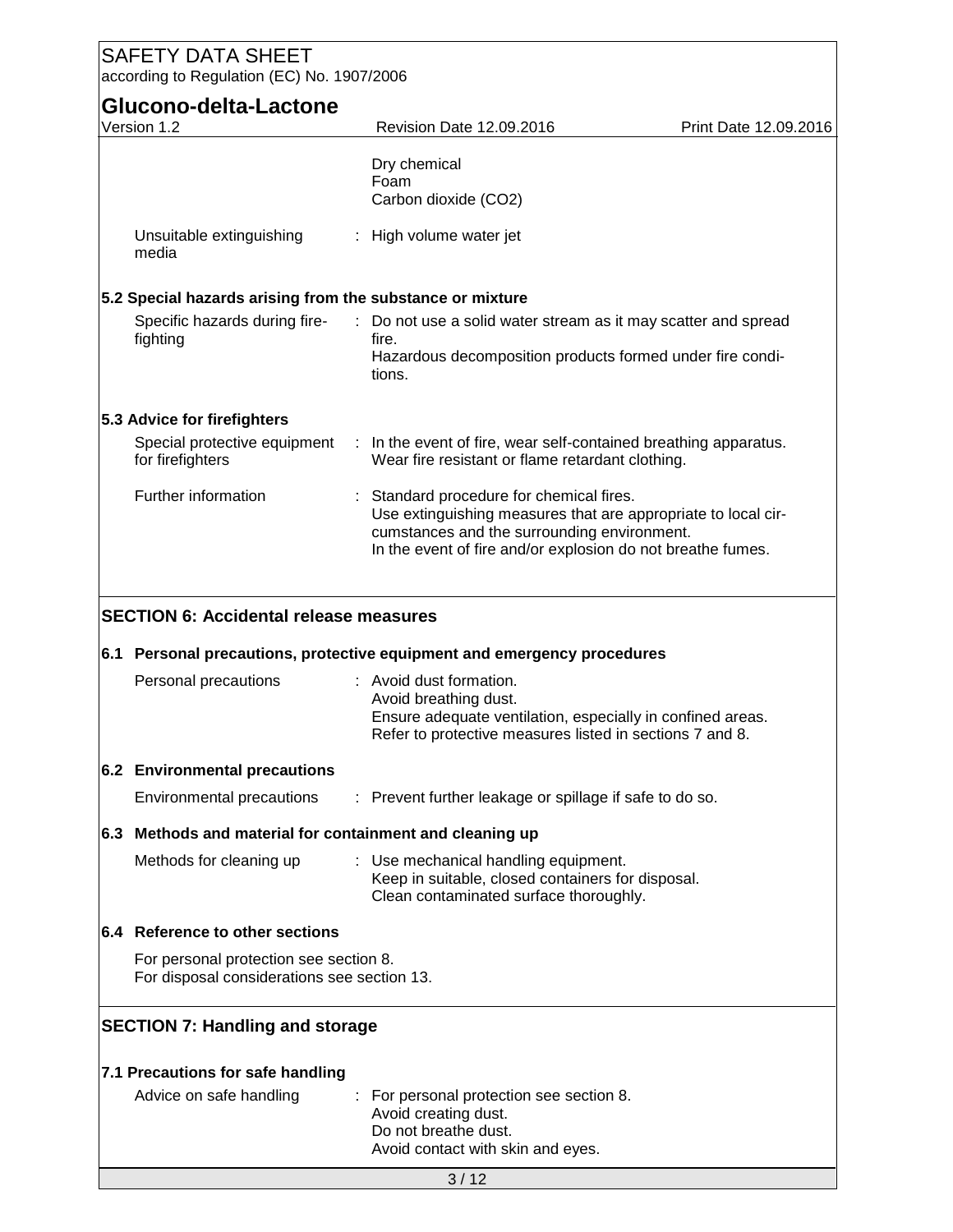| <b>SAFETY DATA SHEET</b>                                                                                                                                                                                                     |                                                                                                                                                                                          |                       |
|------------------------------------------------------------------------------------------------------------------------------------------------------------------------------------------------------------------------------|------------------------------------------------------------------------------------------------------------------------------------------------------------------------------------------|-----------------------|
| according to Regulation (EC) No. 1907/2006                                                                                                                                                                                   |                                                                                                                                                                                          |                       |
| Glucono-delta-Lactone                                                                                                                                                                                                        |                                                                                                                                                                                          |                       |
| Version 1.2                                                                                                                                                                                                                  | Revision Date 12.09.2016                                                                                                                                                                 | Print Date 12.09.2016 |
|                                                                                                                                                                                                                              |                                                                                                                                                                                          |                       |
| : Normal measures for preventive fire protection.<br>Advice on protection against<br>fire and explosion                                                                                                                      |                                                                                                                                                                                          |                       |
| Hygiene measures                                                                                                                                                                                                             | Handle in accordance with good industrial hygiene and safety<br>practice.<br>General industrial hygiene practice.<br>Do not breathe dust.<br>Avoid contact with skin, eyes and clothing. |                       |
| Dust explosion class                                                                                                                                                                                                         | $:$ St1                                                                                                                                                                                  |                       |
| 7.2 Conditions for safe storage, including any incompatibilities                                                                                                                                                             |                                                                                                                                                                                          |                       |
| : Keep containers tightly closed in a dry, cool and well-<br>Requirements for storage<br>areas and containers<br>ventilated place.<br>Keep in an area equipped with acid resistant flooring.<br>Store in original container. |                                                                                                                                                                                          |                       |
| Further information on stor-<br>age conditions                                                                                                                                                                               | Do not store at temperatures above 30 °C / 86 °F.                                                                                                                                        |                       |
| Advice on common storage                                                                                                                                                                                                     | : Never allow product to get in contact with water during stor-<br>age.                                                                                                                  |                       |
| Other data<br>No decomposition if stored and applied as directed.                                                                                                                                                            |                                                                                                                                                                                          |                       |
| 7.3 Specific end use(s)                                                                                                                                                                                                      |                                                                                                                                                                                          |                       |
| Specific use(s)                                                                                                                                                                                                              | : none                                                                                                                                                                                   |                       |
| <b>SECTION 8: Exposure controls/personal protection</b><br>8.1 Control parameters<br>8.2 Exposure controls                                                                                                                   | Contains no substances with national occupational exposure limit values.                                                                                                                 |                       |
|                                                                                                                                                                                                                              |                                                                                                                                                                                          |                       |
| <b>Engineering measures</b><br>Provide adequate ventilation.                                                                                                                                                                 |                                                                                                                                                                                          |                       |
| Personal protective equipment                                                                                                                                                                                                |                                                                                                                                                                                          |                       |
| Eye protection                                                                                                                                                                                                               | : Safety glasses                                                                                                                                                                         |                       |
| Hand protection<br>Material<br>Break through time<br>Skin and body protection                                                                                                                                                | Rubber gloves<br>$>480$ min<br>Lightweight protective clothing<br>Choose body protection according to the amount and concen-<br>tration of the dangerous substance at the work place.    |                       |
| Respiratory protection                                                                                                                                                                                                       | In the case of dust or aerosol formation use respirator with an<br>approved filter.                                                                                                      |                       |
|                                                                                                                                                                                                                              | Half mask with a particle filter P2 (EN 143)                                                                                                                                             |                       |
|                                                                                                                                                                                                                              | 4/12                                                                                                                                                                                     |                       |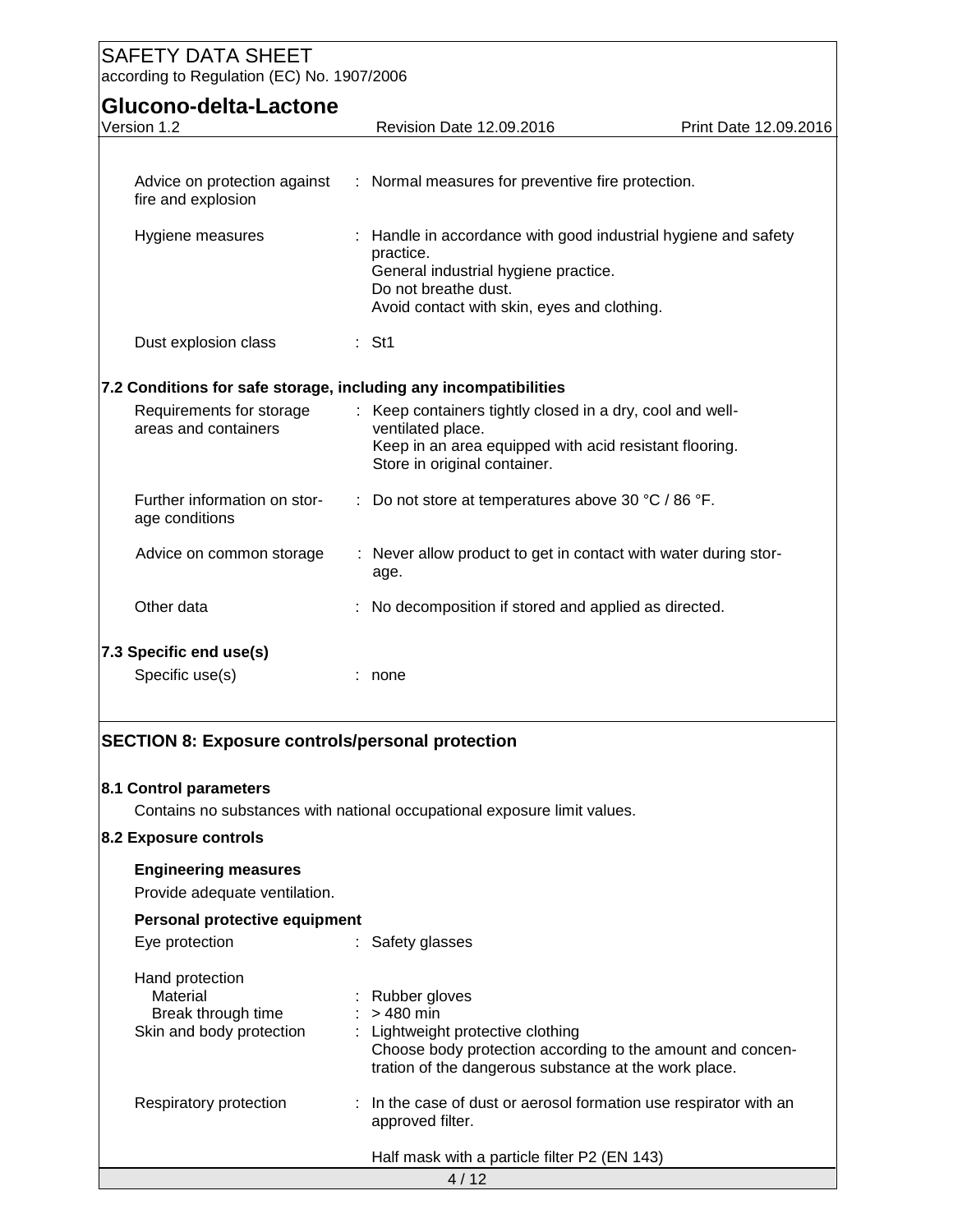# **Glucono-delta-Lactone**<br>Version 1.2

Revision Date 12.09.2016 Print Date 12.09.2016

# **SECTION 9: Physical and chemical properties**

#### **9.1 Information on basic physical and chemical properties**

| Appearance                                 | : Crystalline powder                                  |
|--------------------------------------------|-------------------------------------------------------|
| Colour                                     | white                                                 |
| Odour                                      | : slight, none                                        |
| <b>Odour Threshold</b>                     | Not relevant                                          |
| pH                                         | : ca. 2, 6, 1%<br>Method: 2h<br>(as aqueous solution) |
| Melting point/range                        | : $153 - 155$ °C<br>Decomposition                     |
| Boiling point/boiling range                | : $153 - 155$ °C<br>Decomposition                     |
| Flash point                                | Not applicable<br>t.                                  |
| Evaporation rate                           | : Not applicable                                      |
| Flammability (solid, gas)                  | : not auto-flammable                                  |
| Upper explosion limit                      | : No data available                                   |
| Lower explosion limit                      | : No data available                                   |
| Vapour pressure                            | : < 0,00001 hPa (25 °C)                               |
| Vapour density                             | Not applicable                                        |
| Relative density                           | : 1.720 (20 °C)                                       |
| Density                                    | 1.720 g/cm3 (20 °C)<br>t.                             |
| <b>Bulk density</b>                        | $: 600 - 1.000$ kg/m3                                 |
| Water solubility                           | : ca. 587 g/l soluble $(20 °C)$                       |
| Partition coefficient: n-<br>octanol/water | $log Pow: = -1,98$<br>Calculation                     |
| Auto-ignition temperature                  | > 200 °C                                              |
| Ignition temperature                       | No data available                                     |
| Thermal decomposition                      | >150 °C                                               |
| Viscosity, dynamic                         | Not applicable                                        |
| <b>Explosive properties</b>                | No data available                                     |
|                                            | 5/12                                                  |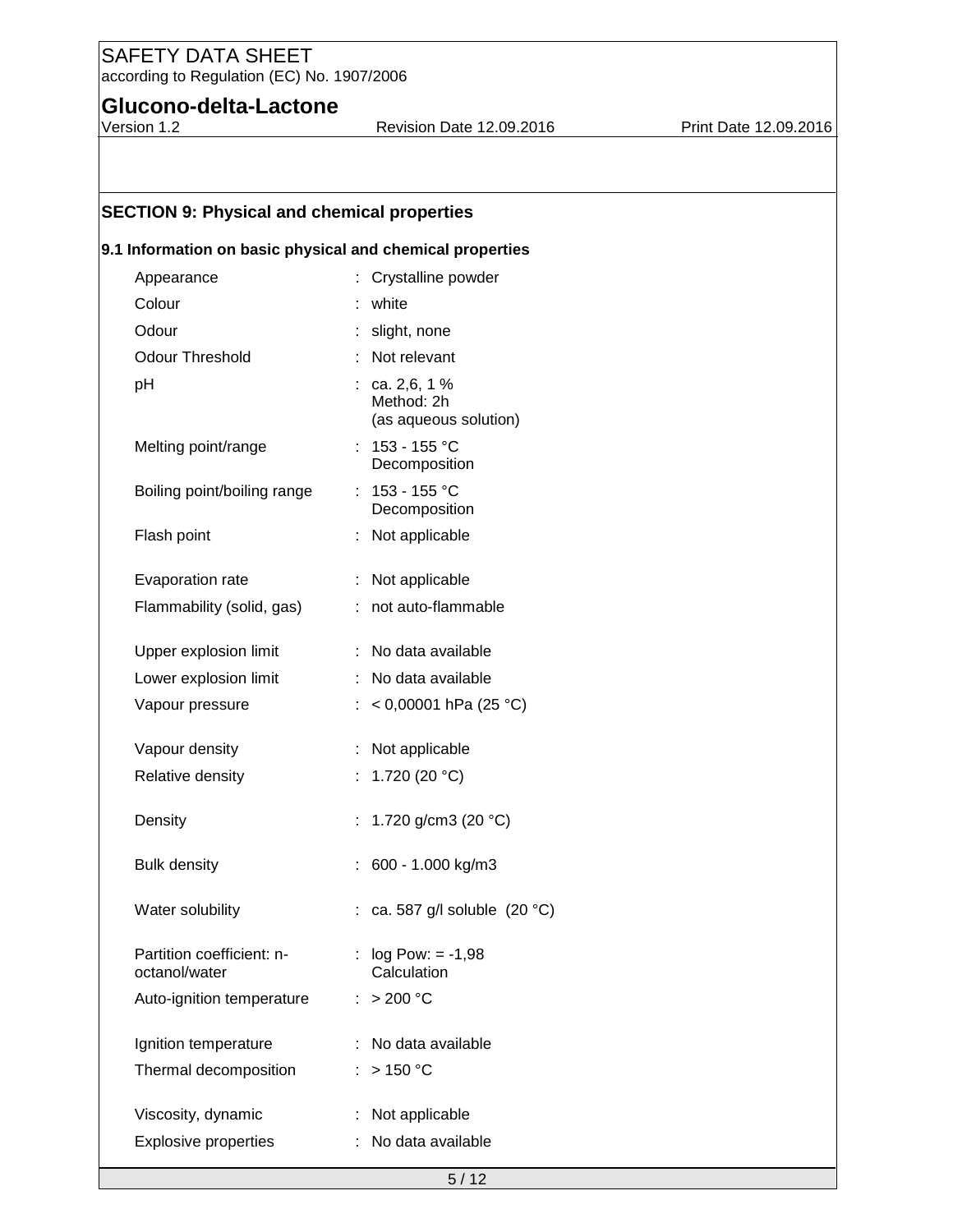| <b>SAFETY DATA SHEET</b><br>according to Regulation (EC) No. 1907/2006                                             |                                                                                                                              |                       |
|--------------------------------------------------------------------------------------------------------------------|------------------------------------------------------------------------------------------------------------------------------|-----------------------|
| Glucono-delta-Lactone                                                                                              |                                                                                                                              |                       |
| Version 1.2                                                                                                        | Revision Date 12.09.2016                                                                                                     | Print Date 12.09.2016 |
| 9.2 Other information                                                                                              |                                                                                                                              |                       |
| Molecular weight                                                                                                   | : $178,15$ g/mol                                                                                                             |                       |
|                                                                                                                    |                                                                                                                              |                       |
| <b>SECTION 10: Stability and reactivity</b>                                                                        |                                                                                                                              |                       |
| 10.1 Reactivity<br>No decomposition if stored and applied as directed.                                             |                                                                                                                              |                       |
| 10.2 Chemical stability<br>Stable under normal conditions.                                                         |                                                                                                                              |                       |
| 10.3 Possibility of hazardous reactions                                                                            |                                                                                                                              |                       |
| Hazardous reactions                                                                                                | : None known.                                                                                                                |                       |
| 10.4 Conditions to avoid                                                                                           |                                                                                                                              |                       |
| Conditions to avoid                                                                                                | : Protect from moisture.                                                                                                     |                       |
| 10.5 Incompatible materials                                                                                        |                                                                                                                              |                       |
| Materials to avoid                                                                                                 | : Oxidizing agents                                                                                                           |                       |
| 10.6 Hazardous decomposition products                                                                              |                                                                                                                              |                       |
| Hazardous decomposition<br>products                                                                                | : No decomposition if stored normally.<br>Thermal decomposition can lead to release of irritating gases<br>and vapours.      |                       |
| <b>SECTION 11: Toxicological information</b><br>11.1 Information on toxicological effects<br><b>Acute toxicity</b> |                                                                                                                              |                       |
| Components:                                                                                                        |                                                                                                                              |                       |
| Glucono-delta-lactone:<br>Acute oral toxicity                                                                      | : LD50 Rat, male and female: 6.060 mg/kg<br>Method: OECD Test Guideline 401<br>Test substance: Potassium Gluconate           |                       |
| Acute dermal toxicity                                                                                              | : LD50 Rat, male and female: $> 2.000$ mg/kg<br>Method: OECD Test Guideline 402<br>Test substance: Gluconic Acid<br>GLP: yes |                       |
| <b>Skin corrosion/irritation</b>                                                                                   |                                                                                                                              |                       |
| Components:                                                                                                        |                                                                                                                              |                       |
|                                                                                                                    | 6/12                                                                                                                         |                       |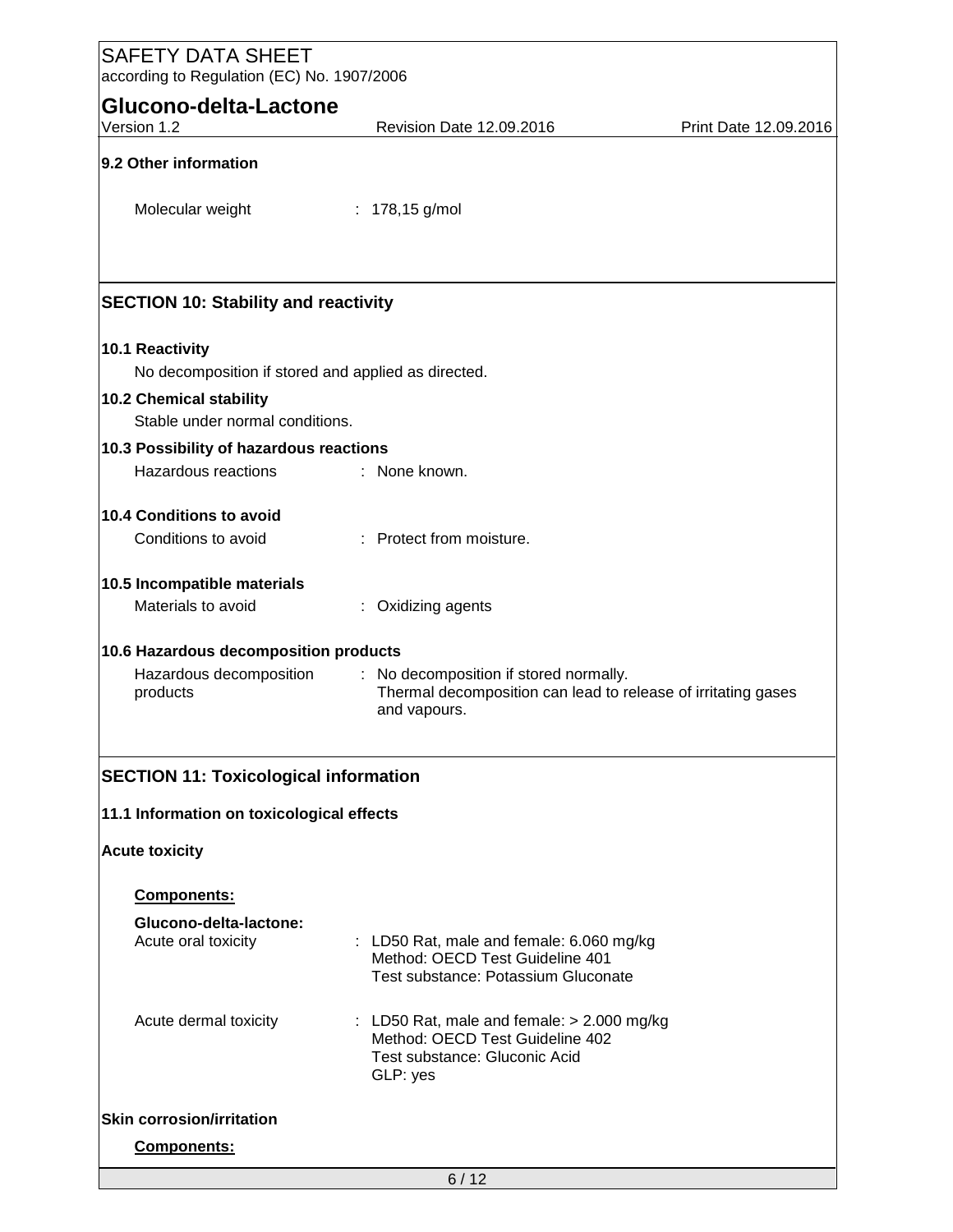| <b>SAFETY DATA SHEET</b><br>according to Regulation (EC) No. 1907/2006 |                                                                                                                                                                |                       |  |  |
|------------------------------------------------------------------------|----------------------------------------------------------------------------------------------------------------------------------------------------------------|-----------------------|--|--|
| Glucono-delta-Lactone<br>Version 1.2                                   | Revision Date 12.09.2016                                                                                                                                       | Print Date 12.09.2016 |  |  |
| Glucono-delta-lactone:                                                 | : Species: Rabbit<br>Result: No skin irritation<br>Method: OECD Test Guideline 404<br>GLP: yes<br>Test substance: Gluconic Acid                                |                       |  |  |
| Serious eye damage/eye irritation                                      |                                                                                                                                                                |                       |  |  |
| Components:                                                            |                                                                                                                                                                |                       |  |  |
| Glucono-delta-lactone:                                                 | Species: Rabbit<br>Result: No eye irritation<br>Method: OECD Test Guideline 405<br>GLP: yes<br>Test substance: Gluconic Acid                                   |                       |  |  |
| Respiratory or skin sensitisation                                      |                                                                                                                                                                |                       |  |  |
| Components:                                                            |                                                                                                                                                                |                       |  |  |
| Glucono-delta-lactone:                                                 | : Species: Mouse<br>Result: Did not cause sensitisation on laboratory animals.<br>Method: OECD Test Guideline 429<br>GLP: yes<br>Test substance: Gluconic Acid |                       |  |  |
| <b>Germ cell mutagenicity</b>                                          |                                                                                                                                                                |                       |  |  |
| <b>Components:</b>                                                     |                                                                                                                                                                |                       |  |  |
| Glucono-delta-lactone:<br>Germ cell mutagenicity-As-<br>sessment       | : Tests on bacterial or mammalian cell cultures did not show<br>mutagenic effects.                                                                             |                       |  |  |
| Carcinogenicity                                                        |                                                                                                                                                                |                       |  |  |
| Components:                                                            |                                                                                                                                                                |                       |  |  |
| Glucono-delta-lactone:<br>Carcinogenicity - Assess-<br>ment            | Did not show carcinogenic or teratogenic effects in animal<br>experiments.                                                                                     |                       |  |  |
| <b>Reproductive toxicity</b>                                           |                                                                                                                                                                |                       |  |  |
| Components:                                                            |                                                                                                                                                                |                       |  |  |
| Glucono-delta-lactone:<br>Reproductive toxicity - As-<br>sessment      | : No toxicity to reproduction                                                                                                                                  |                       |  |  |
| <b>STOT - single exposure</b>                                          |                                                                                                                                                                |                       |  |  |
| No data available                                                      |                                                                                                                                                                |                       |  |  |
| <b>STOT - repeated exposure</b>                                        |                                                                                                                                                                |                       |  |  |
|                                                                        | 7/12                                                                                                                                                           |                       |  |  |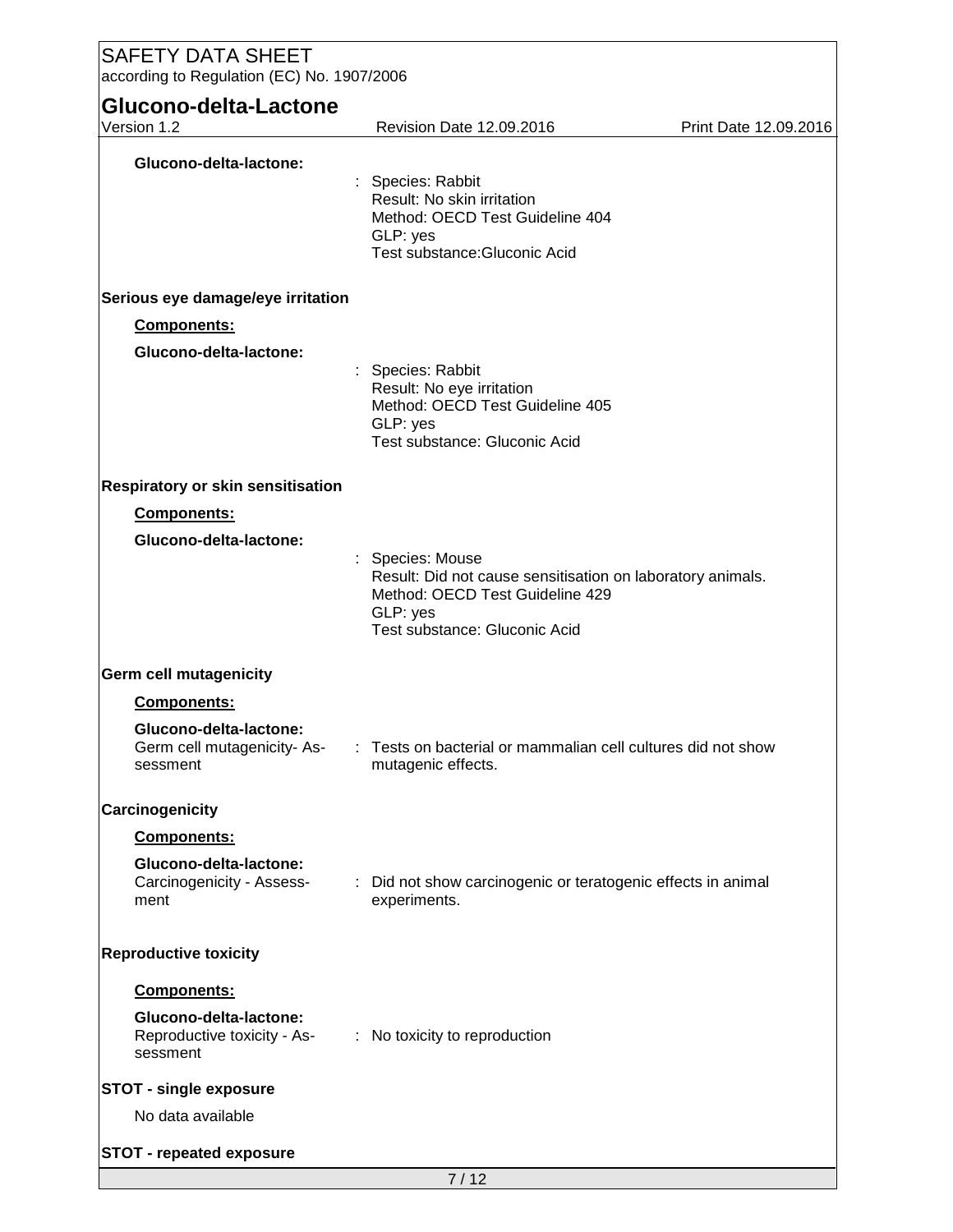| <b>SAFETY DATA SHEET</b><br>according to Regulation (EC) No. 1907/2006 |                                                                                                                                                                                                  |                       |  |
|------------------------------------------------------------------------|--------------------------------------------------------------------------------------------------------------------------------------------------------------------------------------------------|-----------------------|--|
| Glucono-delta-Lactone                                                  |                                                                                                                                                                                                  |                       |  |
| Version 1.2                                                            | Revision Date 12.09.2016                                                                                                                                                                         | Print Date 12.09.2016 |  |
| No data available                                                      |                                                                                                                                                                                                  |                       |  |
| <b>Repeated dose toxicity</b>                                          |                                                                                                                                                                                                  |                       |  |
| <b>Components:</b>                                                     |                                                                                                                                                                                                  |                       |  |
| Glucono-delta-lactone:                                                 |                                                                                                                                                                                                  |                       |  |
|                                                                        | Rat:<br>LOAEL: 250 mg/kg<br><b>Application Route: Oral</b><br>Method: OECD Test Guideline 408<br>Test substance: Glucono-delta-lactone                                                           |                       |  |
| <b>Aspiration hazard</b>                                               |                                                                                                                                                                                                  |                       |  |
| No data available                                                      |                                                                                                                                                                                                  |                       |  |
|                                                                        |                                                                                                                                                                                                  |                       |  |
| <b>SECTION 12: Ecological information</b><br>12.1 Toxicity             |                                                                                                                                                                                                  |                       |  |
|                                                                        |                                                                                                                                                                                                  |                       |  |
| Components:<br>Glucono-delta-lactone:                                  |                                                                                                                                                                                                  |                       |  |
| Toxicity to fish                                                       | : NOEC (Oryzias latipes (Orange-red killifish)): = 100 mg/l<br>Exposure time: 96 h<br>Test Type: semi-static test<br>Test substance: Sodium gluconate<br>Method: OECD Test Guideline 203         |                       |  |
|                                                                        | LC50 (Oryzias latipes (Orange-red killifish)): > 100 mg/l<br>Exposure time: 96 h<br>Test Type: semi-static test<br>Test substance: Sodium gluconate<br>Method: OECD Test Guideline 203           |                       |  |
|                                                                        | LC50 (Fish): 360 mg/l<br>Exposure time: 48 h<br>Test substance: Glucono-delta-lactone<br>Method: OECD Test Guideline 203                                                                         |                       |  |
| Toxicity to daphnia and other<br>aquatic invertebrates                 | $\therefore$ EC50 (Daphnia magna (Water flea)): > 1.000 mg/l<br>Exposure time: 48 h<br>Test Type: static test<br>Test substance: Sodium gluconate<br>Method: OECD Test Guideline 202<br>GLP: yes |                       |  |
| Toxicity to algae                                                      | $\therefore$ EC0 (Desmodesmus subspicatus (green algae)): <= 100 mg/l<br>Exposure time: 72 h<br>Test Type: static test<br>Test substance: Sodium gluconate<br>Method: OECD Test Guideline 201    |                       |  |
| Toxicity to bacteria                                                   | : NOEC: 100 mg/l                                                                                                                                                                                 |                       |  |
|                                                                        | 8/12                                                                                                                                                                                             |                       |  |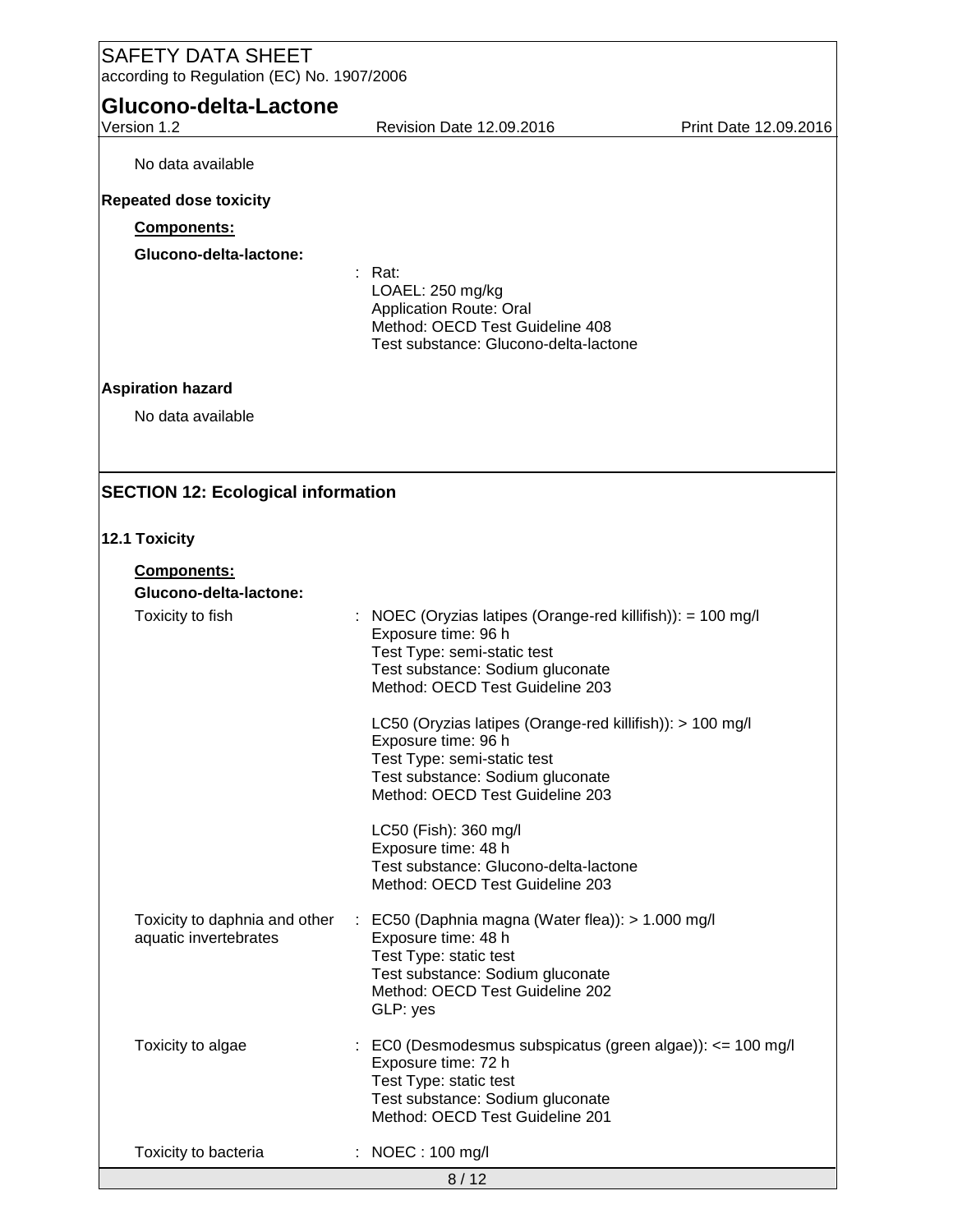| Glucono-delta-Lactone<br>Version 1.2 | Revision Date 12.09.2016                                                                                                                                                    | Print Date 12.09.2016 |
|--------------------------------------|-----------------------------------------------------------------------------------------------------------------------------------------------------------------------------|-----------------------|
|                                      |                                                                                                                                                                             |                       |
|                                      | Exposure time: 3 h<br>Test Type: Respiration inhibition of activated sludge<br>Test substance: Glucono-delta-lactone<br>Method: OECD Test Guideline 209                     |                       |
|                                      | EC50: 649,8 mg/l<br>Exposure time: 3 h<br>Test Type: Respiration inhibition of activated sludge<br>Test substance: Glucono-delta-lactone<br>Method: OECD Test Guideline 209 |                       |
| 12.2 Persistence and degradability   |                                                                                                                                                                             |                       |
| <b>Components:</b>                   |                                                                                                                                                                             |                       |
| Glucono-delta-lactone:               |                                                                                                                                                                             |                       |
| Biodegradability                     | Test Type: Zahn-Wellens Test<br>Inoculum: activated sludge<br>Result: Inherently biodegradable<br>Exposure time: 3 d<br>Kinetic:                                            |                       |
|                                      | : 98,3%<br>Method: OECD Test Guideline 302<br>Test substance: Sodium gluconate                                                                                              |                       |
|                                      | Test Type: aerobic<br>Result: Readily biodegradable.<br>Exposure time: 28 d<br>Kinetic:                                                                                     |                       |
|                                      | :89%<br>Method: OECD Test Guideline 301D<br>Test substance: Sodium gluconate                                                                                                |                       |
|                                      | Test Type: anaerobic<br>Result: 100% anaerobically biodegradable<br>Exposure time: 35 d<br>Kinetic:                                                                         |                       |
|                                      | : 100%<br>Method: OECD Test Guideline 311<br>Test substance: Sodium gluconate                                                                                               |                       |
| Biochemical Oxygen De-<br>mand (BOD) | Biochemical oxygen demand within 5 days<br>698 mg/g                                                                                                                         |                       |
| Chemical Oxygen Demand<br>(COD)      | $: 987 \text{ mg/g}$                                                                                                                                                        |                       |
| 12.3 Bioaccumulative potential       |                                                                                                                                                                             |                       |
| Product:                             |                                                                                                                                                                             |                       |
| <b>Bioaccumulation</b>               | : The product is miscible in water and readily biodegradable in<br>both water and soil. Accumulation is not expected.                                                       |                       |
| Partition coefficient: n-            | $log Pow: = -1,98$<br>÷                                                                                                                                                     |                       |
|                                      | 9/12                                                                                                                                                                        |                       |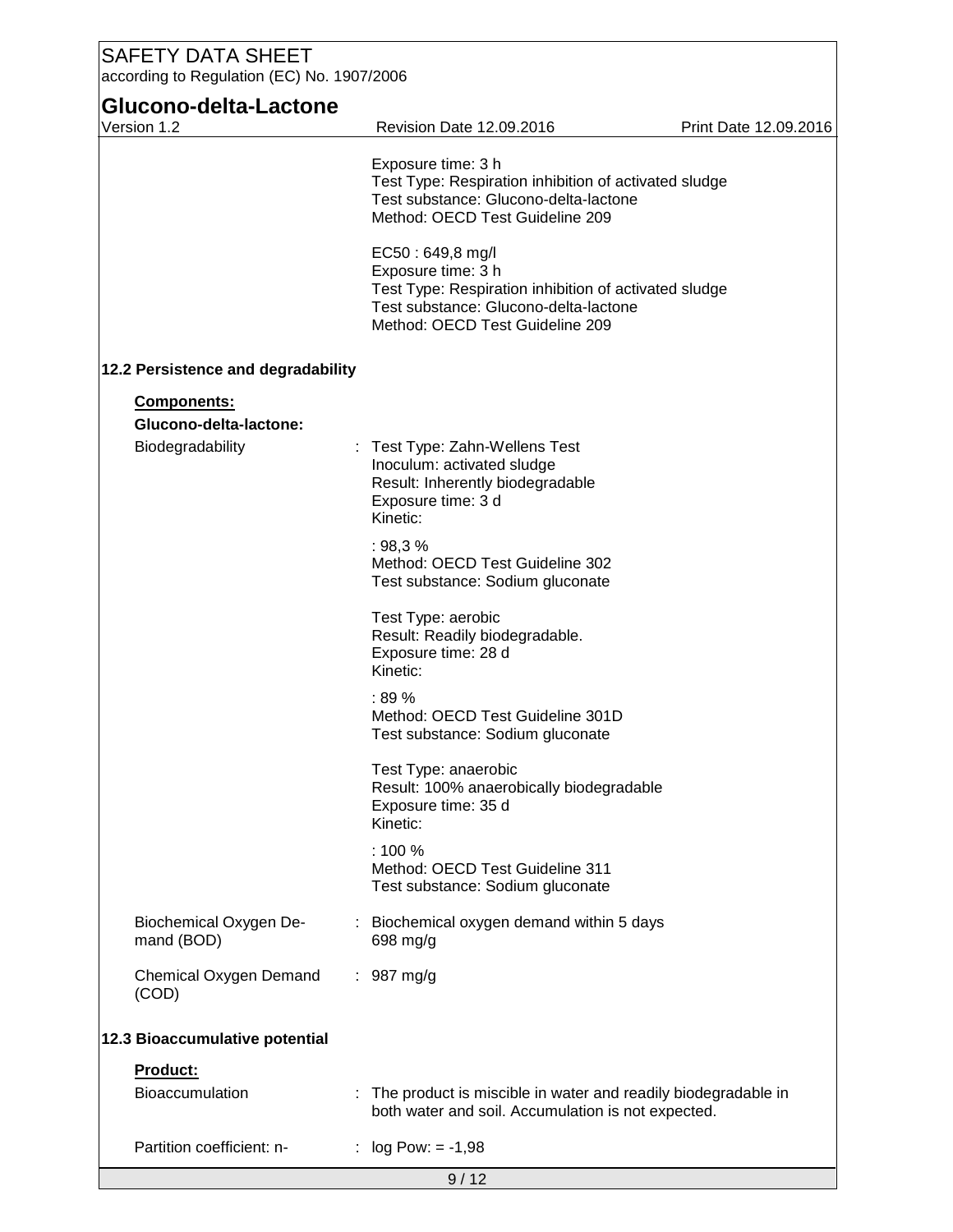| <b>SAFETY DATA SHEET</b><br>according to Regulation (EC) No. 1907/2006 |                                                                                                                                                                                                                                                                                                                                                                       |  |  |  |
|------------------------------------------------------------------------|-----------------------------------------------------------------------------------------------------------------------------------------------------------------------------------------------------------------------------------------------------------------------------------------------------------------------------------------------------------------------|--|--|--|
| Glucono-delta-Lactone                                                  |                                                                                                                                                                                                                                                                                                                                                                       |  |  |  |
| Version 1.2                                                            | Revision Date 12.09.2016<br>Print Date 12.09.2016                                                                                                                                                                                                                                                                                                                     |  |  |  |
| octanol/water                                                          | Calculation                                                                                                                                                                                                                                                                                                                                                           |  |  |  |
| 12.4 Mobility in soil<br>No data available                             |                                                                                                                                                                                                                                                                                                                                                                       |  |  |  |
| 12.5 Results of PBT and vPvB assessment                                |                                                                                                                                                                                                                                                                                                                                                                       |  |  |  |
| Product:                                                               |                                                                                                                                                                                                                                                                                                                                                                       |  |  |  |
| Assessment                                                             | : This substance is not considered to be persistent, bioaccumu-<br>lating and toxic (PBT).                                                                                                                                                                                                                                                                            |  |  |  |
| 12.6 Other adverse effects                                             |                                                                                                                                                                                                                                                                                                                                                                       |  |  |  |
| Product:                                                               |                                                                                                                                                                                                                                                                                                                                                                       |  |  |  |
| Additional ecological infor-<br>mation                                 | : Contains no substances known to be hazardous to the envi-<br>ronment or not degradable in waste water treatment plants.                                                                                                                                                                                                                                             |  |  |  |
| <b>SECTION 13: Disposal considerations</b>                             |                                                                                                                                                                                                                                                                                                                                                                       |  |  |  |
| 13.1 Waste treatment methods                                           |                                                                                                                                                                                                                                                                                                                                                                       |  |  |  |
| Product                                                                | : Where possible recycling is preferred to disposal or incinera-<br>tion.<br>Can be landfilled, when in compliance with local regulations.<br>Waste codes should be assigned by the user based on the<br>application for which the product was used.<br>According to the European Waste Catalogue, Waste Codes<br>are not product specific, but application specific. |  |  |  |
| Contaminated packaging                                                 | Empty containers should be taken to an approved waste han-<br>dling site for recycling or disposal.<br>Dispose of as unused product.                                                                                                                                                                                                                                  |  |  |  |
| <b>SECTION 14: Transport information</b>                               |                                                                                                                                                                                                                                                                                                                                                                       |  |  |  |
| 14.1 UN number                                                         |                                                                                                                                                                                                                                                                                                                                                                       |  |  |  |
| <b>ADR</b>                                                             | Not dangerous goods                                                                                                                                                                                                                                                                                                                                                   |  |  |  |
| <b>RID</b>                                                             | Not dangerous goods                                                                                                                                                                                                                                                                                                                                                   |  |  |  |
| <b>IMDG</b><br><b>IATA</b>                                             | Not dangerous goods<br>Not dangerous goods                                                                                                                                                                                                                                                                                                                            |  |  |  |
| 14.2 Proper shipping name                                              |                                                                                                                                                                                                                                                                                                                                                                       |  |  |  |
| <b>ADR</b>                                                             | Not dangerous goods                                                                                                                                                                                                                                                                                                                                                   |  |  |  |
| <b>RID</b>                                                             | Not dangerous goods                                                                                                                                                                                                                                                                                                                                                   |  |  |  |
| <b>IMDG</b>                                                            | Not dangerous goods                                                                                                                                                                                                                                                                                                                                                   |  |  |  |
| <b>IATA</b>                                                            | Not dangerous goods                                                                                                                                                                                                                                                                                                                                                   |  |  |  |
| 14.3 Transport hazard class                                            |                                                                                                                                                                                                                                                                                                                                                                       |  |  |  |
| <b>ADR</b><br><b>RID</b>                                               | Not dangerous goods<br>Not dangerous goods                                                                                                                                                                                                                                                                                                                            |  |  |  |
|                                                                        | 10/12                                                                                                                                                                                                                                                                                                                                                                 |  |  |  |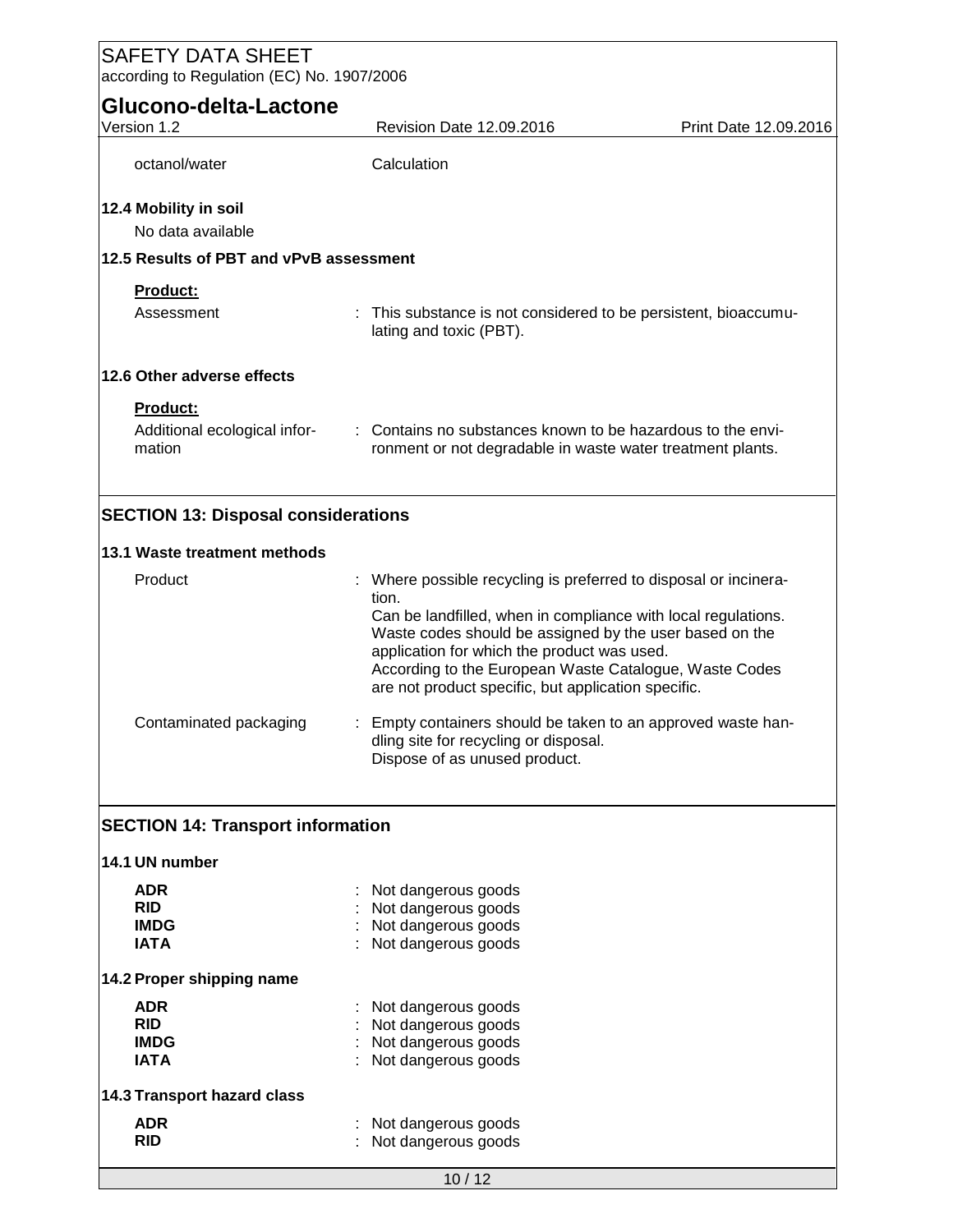| <b>SAFETY DATA SHEET</b><br>according to Regulation (EC) No. 1907/2006 |                                                                                                                                                                                |                       |  |  |
|------------------------------------------------------------------------|--------------------------------------------------------------------------------------------------------------------------------------------------------------------------------|-----------------------|--|--|
| Glucono-delta-Lactone                                                  |                                                                                                                                                                                |                       |  |  |
|                                                                        |                                                                                                                                                                                |                       |  |  |
| Version 1.2                                                            | Revision Date 12.09.2016                                                                                                                                                       | Print Date 12.09.2016 |  |  |
|                                                                        |                                                                                                                                                                                |                       |  |  |
| <b>IMDG</b>                                                            | Not dangerous goods                                                                                                                                                            |                       |  |  |
| <b>IATA</b>                                                            | Not dangerous goods                                                                                                                                                            |                       |  |  |
|                                                                        |                                                                                                                                                                                |                       |  |  |
| 14.4 Packing group                                                     |                                                                                                                                                                                |                       |  |  |
|                                                                        |                                                                                                                                                                                |                       |  |  |
| <b>ADR</b>                                                             | Not dangerous goods                                                                                                                                                            |                       |  |  |
| <b>RID</b>                                                             | Not dangerous goods                                                                                                                                                            |                       |  |  |
| <b>IMDG</b>                                                            | Not dangerous goods                                                                                                                                                            |                       |  |  |
| <b>IATA</b>                                                            | Not dangerous goods                                                                                                                                                            |                       |  |  |
|                                                                        |                                                                                                                                                                                |                       |  |  |
| <b>14.5 Environmental hazards</b>                                      |                                                                                                                                                                                |                       |  |  |
| <b>ADR</b>                                                             | Not dangerous goods                                                                                                                                                            |                       |  |  |
| <b>RID</b>                                                             | Not dangerous goods                                                                                                                                                            |                       |  |  |
|                                                                        |                                                                                                                                                                                |                       |  |  |
| <b>IMDG</b>                                                            | Not dangerous goods                                                                                                                                                            |                       |  |  |
| <b>IATA</b>                                                            | Not dangerous goods                                                                                                                                                            |                       |  |  |
|                                                                        |                                                                                                                                                                                |                       |  |  |
| 14.6 Special precautions for user                                      |                                                                                                                                                                                |                       |  |  |
| Remarks                                                                | Not classified as dangerous in the meaning of transport regu-                                                                                                                  |                       |  |  |
|                                                                        | lations.                                                                                                                                                                       |                       |  |  |
|                                                                        |                                                                                                                                                                                |                       |  |  |
| <b>SECTION 15: Regulatory information</b>                              |                                                                                                                                                                                |                       |  |  |
| ture                                                                   | 15.1 Safety, health and environmental regulations/legislation specific for the substance or mix-                                                                               |                       |  |  |
|                                                                        | Seveso III: Directive 2012/18/EU of the European Parliament and of the Council on the control of ma-<br>jor-accident hazards involving dangerous substances.<br>Not applicable |                       |  |  |
|                                                                        | The components of this product are reported in the following inventories:                                                                                                      |                       |  |  |
| <b>EINECS</b>                                                          | On the inventory, or in compliance with the inventory                                                                                                                          |                       |  |  |
| <b>TSCA</b>                                                            | On TSCA Inventory                                                                                                                                                              |                       |  |  |
| <b>AICS</b>                                                            | On the inventory, or in compliance with the inventory                                                                                                                          |                       |  |  |
| <b>DSL</b>                                                             |                                                                                                                                                                                |                       |  |  |
|                                                                        | All components of this product are on the Canadian DSL                                                                                                                         |                       |  |  |
| <b>NZIoC</b>                                                           | On the inventory, or in compliance with the inventory                                                                                                                          |                       |  |  |
| KECI                                                                   | On the inventory, or in compliance with the inventory                                                                                                                          |                       |  |  |
| <b>ENCS</b>                                                            | On the inventory, or in compliance with the inventory                                                                                                                          |                       |  |  |
| <b>PICCS</b>                                                           | On the inventory, or in compliance with the inventory                                                                                                                          |                       |  |  |
| <b>IECSC</b>                                                           | On the inventory, or in compliance with the inventory                                                                                                                          |                       |  |  |
| <b>REACH</b>                                                           | Notification number: 01-2119451153-49                                                                                                                                          |                       |  |  |
|                                                                        |                                                                                                                                                                                |                       |  |  |
| 15.2 Chemical safety assessment                                        |                                                                                                                                                                                |                       |  |  |
|                                                                        | A Chemical Safety Assessment has been carried out for this substance.                                                                                                          |                       |  |  |
| <b>SECTION 16: Other information</b>                                   |                                                                                                                                                                                |                       |  |  |
|                                                                        |                                                                                                                                                                                |                       |  |  |
|                                                                        | 11/12                                                                                                                                                                          |                       |  |  |